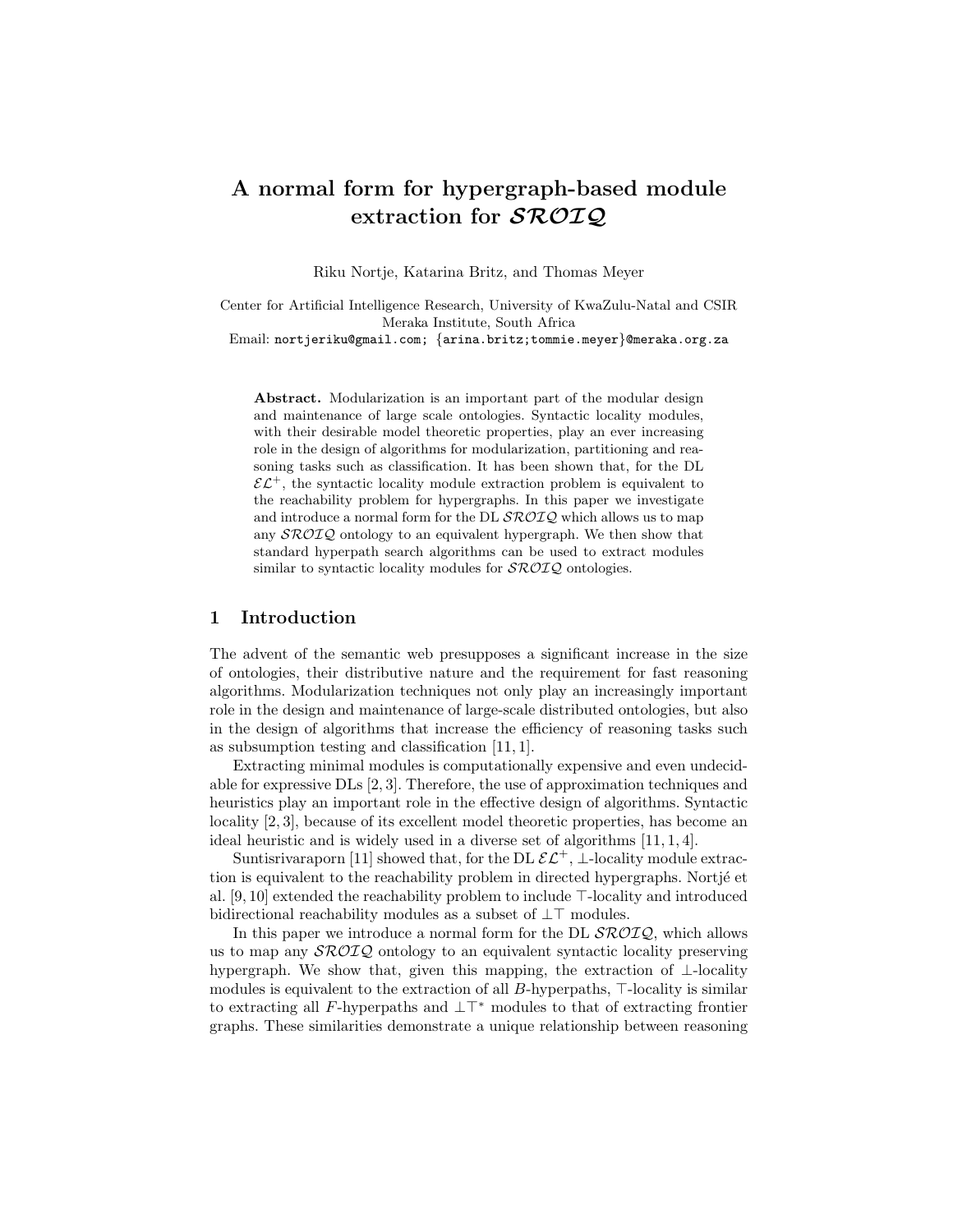tasks, based on syntactic locality, for  $\mathcal{SROLQ}$  ontologies, and standard well studied hypergraph algorithms.

## 2 Preliminaries

#### 2.1 Hypergraphs

Hypergraphs are a generalization of graphs and have been extensively studied since the 1970s as a powerful tool for modelling many problems in Discrete Mathematics. In this paper we adapt the definitions of hypergraphs and hyperpaths from [8, 12].

A (directed) hypergraph is a pair  $\mathcal{H} = \langle \mathcal{V}, \mathcal{E} \rangle$ , where V is a finite set of nodes,  $\mathcal{E} \subseteq 2^{\mathcal{V}} \times 2^{\mathcal{V}}$  is the set of hyperedges such that for every  $e = (T(e), H(e)) \in \mathcal{E}$ ,  $T(e) \neq \emptyset$ ,  $H(e) \neq \emptyset$ , and  $T(e) \cap H(e) = \emptyset$ . A hypergraph  $\mathcal{H}' = \langle \mathcal{V}', \mathcal{E}' \rangle$  is a subhypergraph of H if  $\mathcal{V}' \subseteq \mathcal{V}$  and  $\mathcal{E}' \subseteq \mathcal{E}$ . A hyperedge e is a B-hyperedge if  $|H(e)| = 1$ . A *B-hypergraph* is a hypergraph such that each hyperedge is a B-hyperedge. A hyperedge e is an F-hyperedge if  $|T(e)| = 1$ . An F-hypergraph is a hypergraph such that each hyperedge is an F-hyperedge. A BF-hypergraph is a hypergraph for which every edge is either a B- or an F-hyperedge.

Let  $e = (T(e), H(e))$  be a hyperedge in some directed hypergraph H. Then,  $T(e)$  is known as the tail of e and  $H(e)$  is known as the head of e. Given a directed hypergraph  $\mathcal{H} = (\mathcal{V}, \mathcal{E})$ , its symmetric image  $\overline{\mathcal{H}}$  is a directed hypergraph defined as:  $\mathcal{V}(\overline{\mathcal{H}}) = \mathcal{V}(\mathcal{H})$  and  $\mathcal{E}(\overline{\mathcal{H}}) = \{(H, T) | (T, H) \in \mathcal{E}(\mathcal{H})\}$ . We denote by  $BS(v) = \{e \in \mathcal{E} \mid v \in H(e)\}\$ and  $FS(v) = \{e \in \mathcal{E} \mid v \in T(e)\}\$ respectively the backward star and forward star of a node v. Let  $n$  and  $m$  be the number of nodes and hyperedges in a hypergraph H. We define the size of H as  $size(\mathcal{H})$  =  $|\mathcal{V}| + \sum_{e \in \mathcal{E}}(|T(e)| + |H(e)|).$ 

A simple path  $\prod_{st}$  from  $s \in V(\mathcal{H})$  to  $t \in V(\mathcal{H})$  in  $\mathcal{H}$  is a sequence  $(v_1, e_1, v_2, e_2,$  $..., v_k, e_k, v_{k+1}$  consisting of distinct nodes and hyperedges such that  $s = v_1$ ,  $t = v_{k+1}$  and for every  $1 \leq i \leq k$ ,  $v_i \in T(e_i)$  and  $v_{i+1} \in H(e_i)$ . If in addition  $t \in T(e_1)$  then  $\prod_{st}$  is a simple cycle. A simple path is *cycle free* if it does not contain any subpath that is a simple cycle.

A node s is B-connected to itself. If there is a hyperedge e such that all nodes  $v_i \in T(e)$  are B-connected to s, then every  $v_i \in H(e)$  is B-connected to s. A B-hyperpath from  $s \in V(H)$  to  $t \in V(H)$  is a minimal subhypergraph of H where t is B-connected to s. An F-hyperpath  $\prod_{st}$  from  $s \in V(H)$  to  $t \in V(H)$  in H is a subhyperpath of H such that  $\prod_{st}$  is a B-hyperpath from t to s in  $\overline{\mathcal{H}}$ . A BFhyperpath from  $s \in V(H)$  to  $t \in V(H)$  in H is a minimal (in the inclusion sense) subhyperpath of  $H$  such that it is simultaneously both a B-hyperpath and an Fhyperpath from s to t in  $\mathcal{H}$ . We note that every hypergraph  $\mathcal{H}$  can be transformed to a BF-hypergraph  $\mathcal{H}'$  by replacing each hyperedge  $e = (T(e), H(e))$  with the two hyperedges  $e_1 = (T(e), \{n_v\}), e_2 = (\{n_v\}, H(e))$  where  $n_v$  is a new node.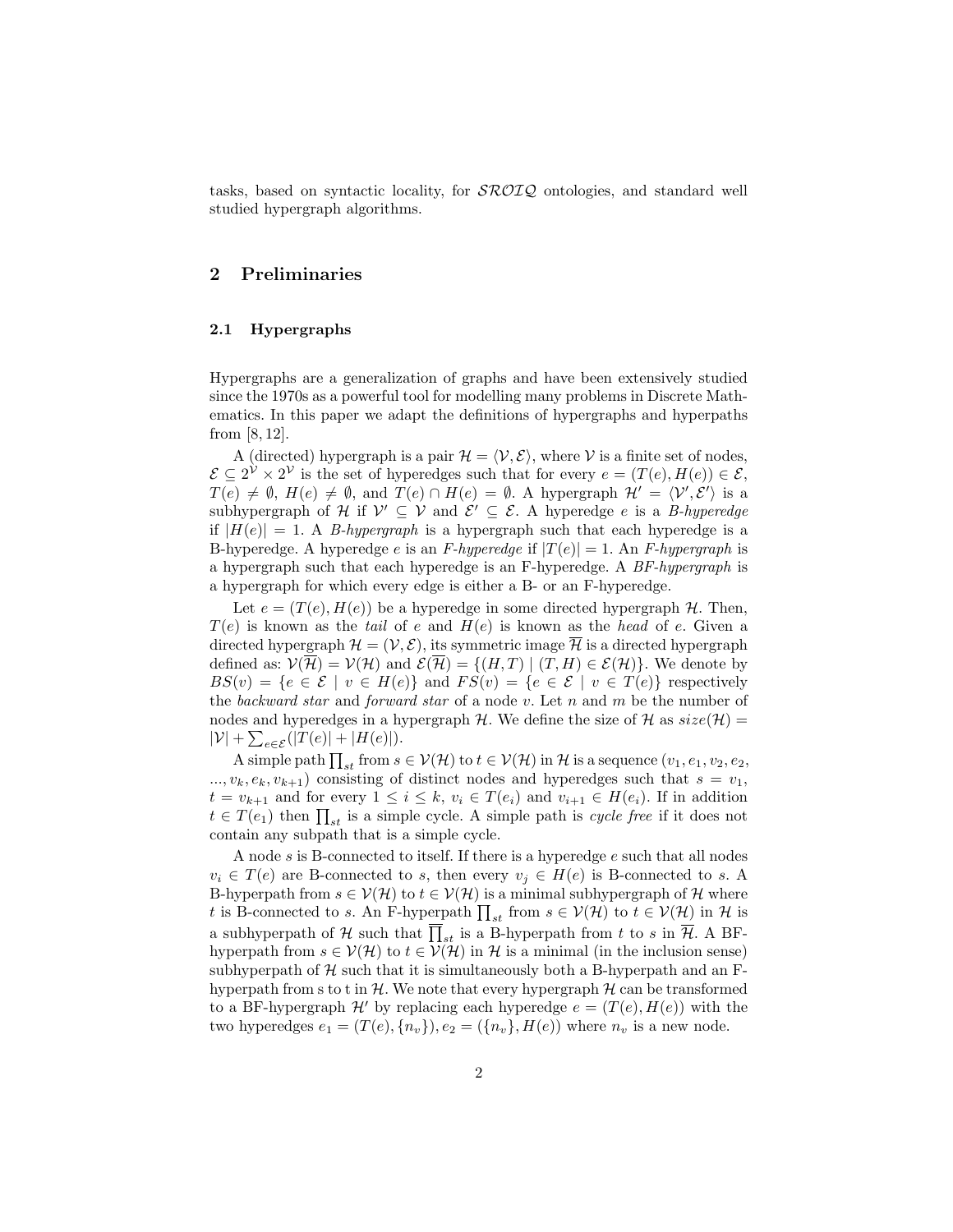Algorithm 1 (Visiting a hypergraph [8])

| Procedure Bvisit(s, $H$ ) |                                                  | Procedure Fvisit $(t, \mathcal{H})$                                                    |
|---------------------------|--------------------------------------------------|----------------------------------------------------------------------------------------|
|                           |                                                  | 1: for each $u \in V$ do blabel(u) := false; for each $u \in V$ do flabel(u) := false; |
|                           | 2: for each $e \in \mathcal{E}$ do $T(e) := 0$ ; | for each $e \in \mathcal{E}$ do $T(e) := 0$ ;                                          |
|                           | $3: Q := \{s\}; black(s) := true;$               | $Q := \{t\}$ ; $flabel(t) := true$ ;                                                   |
|                           | 4: while $Q \neq \emptyset$ do                   | while $Q \neq \emptyset$ do                                                            |
|                           | 5: select and remove $u \in Q$ ;                 | select and remove $u \in Q$ ;                                                          |
|                           | 6: for each $e \in FS(u)$ do                     | for each $e \in BS(u)$ do                                                              |
| 7:                        | $T(e) := T(e) + 1;$                              | $H(e) := H(e) + 1;$                                                                    |
| 8:                        | if $T(e) :=  Tail(e) $ then                      | if $H(e) :=  Head(e) $ then                                                            |
| 9:                        | for each $v \in Head(e)$ do                      | for each $v \in Tail(e)$ do                                                            |
| 10:                       | if $blabel(v) = false$ then                      | if $flabel(v) = false$ then                                                            |
| 11:                       | $blabel(v) = true$                               | $flabel(v) = true$                                                                     |
| 12:                       | $Q := Q \cup \{v\}$                              | $Q := Q \cup \{v\}$                                                                    |

Given some node s, Algorithm 1 can be used to find all B-connected or Fconnected nodes to s in  $O(size(\mathcal{H}))$  time. Here, the set of all B-hyperpaths from s and F-hyperpaths to  $t$  are respectively represented by all those nodes  $n$  such that  $\text{blabel}(n) = \text{true}$  or  $\text{flabel}(n) = \text{true}$ , as well as the edges connecting those nodes.



Fig. 1. Example hypergraph  $\mathcal{H}_1$ 

*Example 1.* In Figure 1 we have  $\mathcal{H}_1 = (\mathcal{V}_1, \mathcal{E}_1)$ , with  $\mathcal{V}_1 = \{v_1, ..., v_9\}$  and  $\mathcal{E}_1 =$  ${e_1, e_2, e_3, e_4, e_5, e_6}$  such that  $e_1 = (\{v_1\}, \{v_2, v_3\}), e_2 = (\{v_2\}, \{v_1, v_5, v_6\}),$  $e_3 = (\{v_3, v_4\}, \{v_7\}), e_4 = (\{v_5, v_6\}, \{v_8\}), e_5 = (\{v_7\}, \{v_6, v_8\})$  and  $e_6 =$  $({v_6, v_8}, {v_9})$ . The directed hypergraph  $\mathcal{G}_1$  with nodes  $\mathcal{V}(\mathcal{G}_1) = {v_1, v_2, v_3, v_5}$ ,  $v_6, v_8, v_9$  and  $\mathcal{E}(\mathcal{G}_1) = \{e_1, e_2, e_4, e_6\}$  is a B-hyperpath from  $v_1$  to  $v_9$  in  $\mathcal{H}_1$ . The hypergraph  $\mathcal{G}_2$  with  $\mathcal{V}(\mathcal{G}_2) = \{v_3, v_4, v_6, v_7, v_8, v_9\}$  and  $\mathcal{E}(\mathcal{G}_2) = \{e_3, e_5, e_6\}$  is an F-hyperpath from  $v_3$  to  $v_9$  in  $\mathcal{H}_1$ . The hypergraph  $\mathcal{G}_3$  with  $\mathcal{V}(\mathcal{G}_3) = \{v_6, \ldots v_9\}$ and  $\mathcal{E}(\mathcal{G}_3) = \{e_5, e_6\}$  is a BF-hyperpath from  $v_7$  to  $v_9$  in  $\mathcal{H}_1$ .

**Definition 1.** Given a hypergraph  $\mathcal{H} = (\mathcal{V}, \mathcal{E})$ , the frontier graph  $\mathcal{H}' = (\mathcal{V}', \mathcal{E}', s, t)$ of H, such that  $V' \subseteq V$ ,  $\mathcal{E}' \subseteq \mathcal{E}$ , s,  $t \in V$ , is the maximal (in the inclusion sense) BF-graph in which (1) s and t are the origin and destination nodes, (2) if  $v \in V'$ then  $v$  is B-connected to  $s$ , and  $t$  is F-connected to  $v$  in  $\mathcal{H}'$ .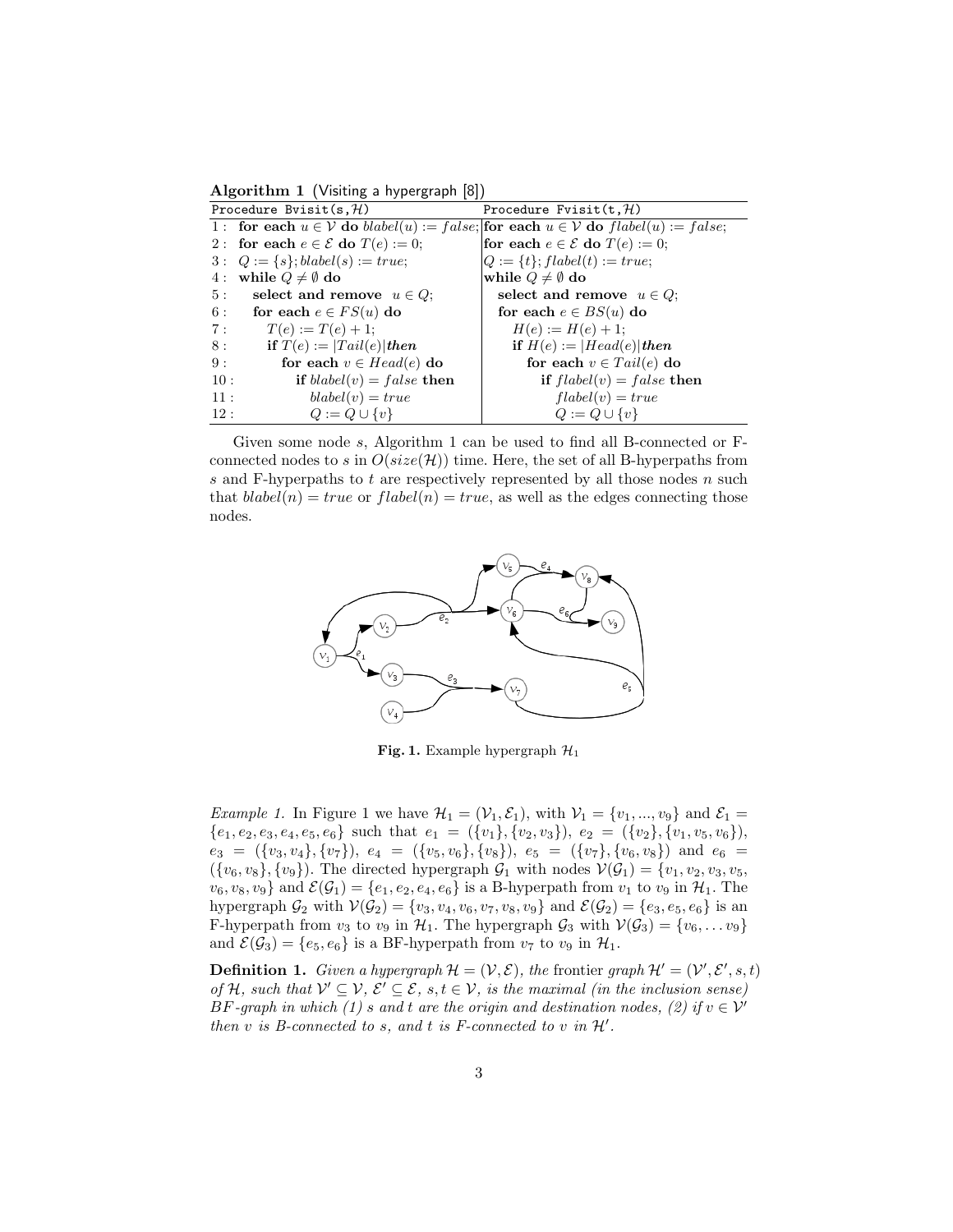Algorithm 2 (Frontier graph Extraction Algorithm [8])

Procedure frontier $(\mathcal{H}, \mathcal{H}', s, t)$  $1: \mathcal{H}' := \mathcal{H}$ ; change := true 2 : while  $change = true$  do  $3: change = false$ 3:  $\mathcal{H}' = Bvisit(s, \mathcal{H}'); \mathcal{H}' = Fvisit(t, \mathcal{H}')$ 4 : for each  $v \in \mathcal{V}'$ 5: if  $blabel(v) = false$  or  $flabel(v) = false$  then  $6: \qquad change := true$  $7$  :  $\mathcal{O}' = \mathcal{V}' - \{v\};$   $\mathcal{E}' = \mathcal{E}' - FS(v) - BS(v)$ 8: if  $s \notin V'$  or  $t \notin V'$  then  $9: \quad \mathcal{H}' := \emptyset; change := false;$ 

Algorithm 2 can be used to extract a frontier graph for any source and destination nodes and runs in  $O(n \text{ size}(\mathcal{H}))$  time.

## 2.2 The DL SROIQ

In this section we give a brief introduction to the DL  $\text{SROTQ}$  [5,7] with its syntax and semantics listed in Table 1.  $N_C$ ,  $N_R$  and  $N_I$  denote disjoint sets of atomic concept names, atomic roles names and individual names. The set  $N_R$  includes the universal role. Well-formed formulas are created by combining concepts from the table by using the connectives  $\neg, \Box, \Box$  etc.

Given  $R_1 \circ \ldots \circ R_n \sqsubseteq R$ , where  $n \geq 1$  and  $R_i, R \in N_R$ , is a role inclusion axiom (RIA). A role hierarchy is a finite set of RIAs. Here  $R_1 \circ \ldots \circ R_n$  denotes a composition of roles where  $R, R_i$  may also be an *inverse role*  $R^-$ . A role R is simple if it: (1) does not appear on the right-hand side of a RIA; (2) is the inverse of a simple role; or (3) appears on the right-hand side of a RIA only if the left-hand side consists entirely of simple roles.  $Ref(R)$ ,  $Irr(R)$  and  $Dis(R, S)$ , where  $R$ ,  $S$  are roles other than  $U$ , are role assertions. A set of role assertions is simple w.r.t. a role-hierarchy H if each assertion  $Irr(R)$  and  $Dis(R, S)$  uses only simple roles w.r.t. H.

A strict partial order  $\prec$  on  $N_R$  is a *regular order* if, and only if, for all roles R and S:  $S \prec R$  iff  $S^- \prec R$ . Let  $\prec$  be a regular order on roles. A RIA  $w \sqsubseteq R$ is  $\prec$ -regular if, and only if,  $R \in N_R$  and w has one of the following forms: (1)  $R \circ R$ , (2)  $R^-$ , (3)  $S_1 \circ \ldots \circ S_n$ , where each  $S_i \prec R$ , (4)  $R \circ S_1 \circ \ldots \circ S_n$ , where each  $S_i \prec R$  and (5)  $S_1 \circ \ldots \circ S_n \circ R$ , where each  $S_i \prec R$ . A role hierarchy H is regular if there exists a regular order  $\prec$  such that each RIA in H is  $\prec$ -regular.

An RBox is a finite, regular role hierarchy H together with a finite set of role assertions simple w.r.t. H. If  $a_1, \ldots, a_n$  are in  $N_I$ , then  $\{a_1, \ldots, a_n\}$  is a nominal.  $N_o$  is the set of all nominals. The set of  $\mathcal{SROIQ}$  concept descriptions is the smallest set such that:  $(1) \perp$ ,  $\top$ , each  $C \in N_C$ , and each  $o \in N_o$  is a concept description. (2) If C is a concept description, then  $\neg C$  is a concept description. (3) If C and D are concept descriptions, R is a role description, S is a simple role description, and  $n$  is a non-negative integer, then the following are all concept descriptions:  $(C \sqcap D)$ ,  $(C \sqcup D)$ ,  $\exists R.C, \forall R.C \leq nS.C \geq nS.C$ ,  $\exists S.Self$ .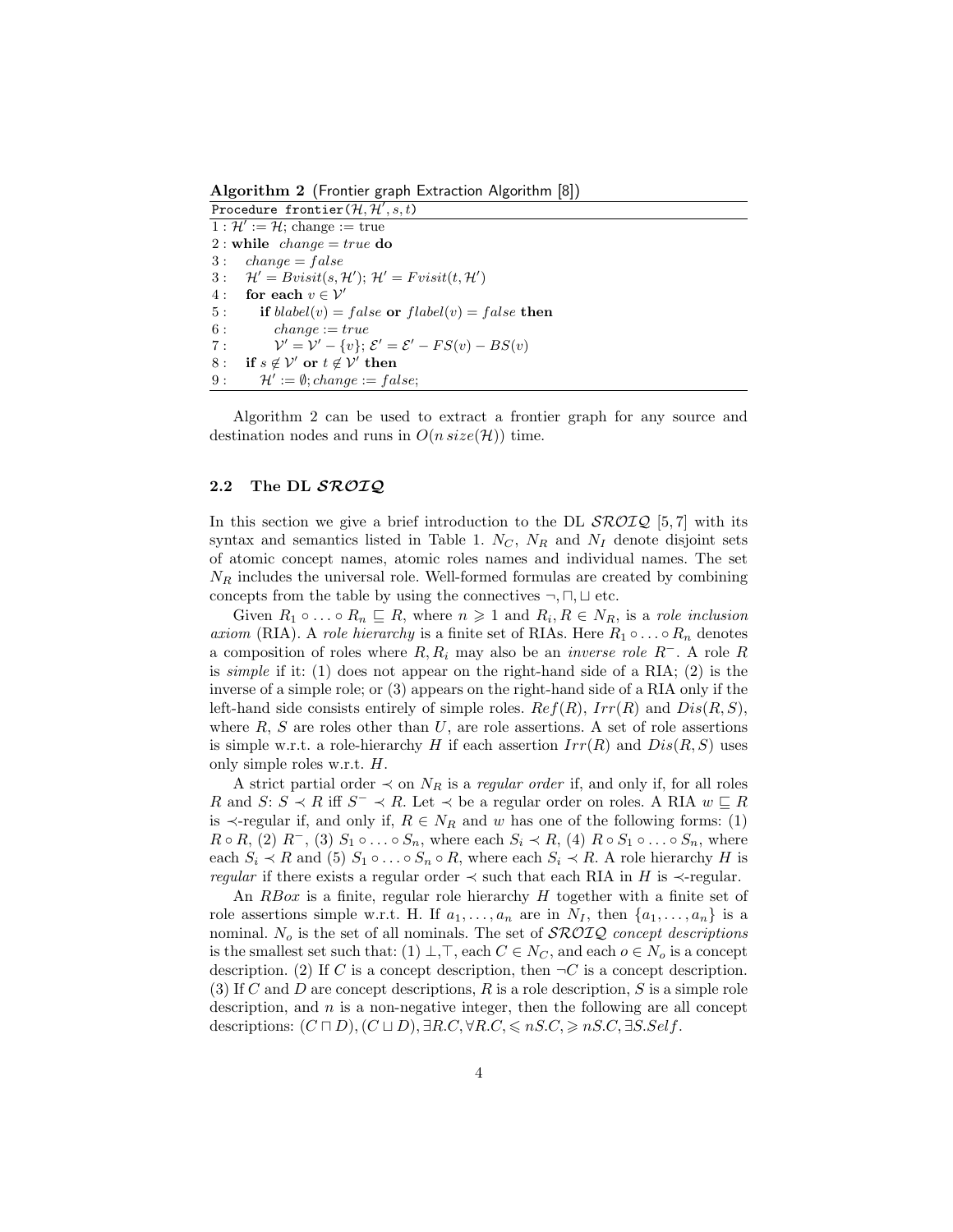| Concept                 | Syntax                                   | Semantics                                                                        |
|-------------------------|------------------------------------------|----------------------------------------------------------------------------------|
| atomic concept          | $C \in N_C$                              | $C^{\mathcal{I}} \subseteq \Delta^{\mathcal{I}}$                                 |
| individual              | $A \in N_I$                              | $a^{\mathcal{I}} \in \Lambda^{\mathcal{I}}$                                      |
| nominal                 | $\{a_1, \ldots, a_n\}, a_i \in N_I$      | $\{a_1^\mathcal{I},\ldots,a_n^\mathcal{I}\}\$                                    |
| role                    | $R \in N_R$                              | $R^{\mathcal{I}} \subset \varDelta^{\mathcal{I}} \times \varDelta^{\mathcal{I}}$ |
| inverse role            | $R^-, R \in N_R$                         | $R^{-\mathcal{I}} = \{(y, x)   (x, y) \in R^{\mathcal{I}}\}\$                    |
| universal role          | H                                        | $U^{\mathcal{I}} = \Lambda^{\mathcal{I}} \times \Lambda^{\mathcal{I}}$           |
| role composition        | $R_1 \circ \ldots \circ R_n$             | $\{(x, z)   (x, y_1) \in R_1^{\mathcal{I}} \wedge (y_1, y_2) \in$                |
|                         |                                          | $R_2^{\mathcal{I}} \wedge \ldots \wedge (y_n, z) \in R_{n+1}^{\mathcal{I}}\}$    |
| top                     | Т                                        | $T^{\mathcal{I}} - \Lambda^{\mathcal{I}}$                                        |
| bottom                  |                                          | $\perp^{\mathcal{I}} = \emptyset$                                                |
| negation                | $\neg C$                                 | $(\neg C)^{\mathcal{I}} = \Delta^{\mathcal{I}} \setminus C^{\mathcal{I}}$        |
| conjunction             | $C_1 \sqcap C_2$                         | $(C_1 \sqcap C_2)^{\mathcal{I}} = C_1^{\mathcal{I}} \cap C_2^{\mathcal{I}}$      |
| disjunction             | $C_1 \sqcup C_2$                         | $(C_1 \sqcup C_2)^{\mathcal{I}} = C_1^{\mathcal{I}} \cup C_2^{\mathcal{I}}$      |
| exist restriction       | $\exists R.C$                            | ${x   (\exists y)[(x, y) \in R^{\mathcal{I}} \land y \in C^{\mathcal{I}}]}$      |
| value restriction       | $\forall R.C$                            | ${x   (\forall y)[(x, y) \in R^\mathcal{I} \rightarrow y \in C^\mathcal{I}] }$   |
| self restriction        | $\exists R. Self$                        | ${x   (x, x) \in R^{\mathcal{I}}\}$                                              |
| atmost restriction      | $\leqslant nR.C$                         | ${x \neq {y   (x, y) \in R^{\mathcal{I}}} \land y \in C^{\mathcal{I}}}{\leq n}$  |
| atleast restriction     | $\geqslant nR.C$                         | ${x \neq {y   (x, y) \in R^{\mathcal{I}}} \land y \in C^{\mathcal{I}} \geq n}$   |
| Axiom                   | Syntax                                   | Semantics                                                                        |
| concept inclusion       | $C_1 \sqsubseteq C_2$                    | $C_1^{\mathcal{I}} \subseteq C_2^{\mathcal{I}}$                                  |
| role inclusion          | $R_1 \circ \ldots \circ R_n \sqsubset R$ | $(R_1 \circ \ldots \circ R_n)^{\mathcal{I}} \subseteq R^{\mathcal{I}}$           |
| reflexivity             | Ref(R)                                   | $\{(x,x) x\in\Delta^{\mathcal{I}}\}\subseteq R^{\mathcal{I}}$                    |
| irreflexivity           | Irr(R)                                   | $\{(x, x) x \in \Delta^{\mathcal{I}}\}\cap R^{\mathcal{I}}=\emptyset$            |
| disjointness            | Dis(R, S)                                | $S^{\mathcal{I}} \cap B^{\mathcal{I}} = \emptyset$                               |
| class assertion         | C(a)                                     | $a^{\mathcal{I}} \in C^{\mathcal{I}}$                                            |
| inequality assertion    | $a \neq b$                               | $a^{\mathcal{I}} \neq b^{\mathcal{I}}$                                           |
| role assertion          | R(a, b)                                  | $(a^{\mathcal{I}}, b^{\mathcal{I}}) \in R^{\mathcal{I}}$                         |
| negative role assertion | $\neg R(a,b)$                            | $(a^{\mathcal{I}}, b^{\mathcal{I}}) \notin R^{\mathcal{I}}$                      |

Table 1. Syntax and semantics of  $\mathcal{SROIQ}$ 

If C and D are concept description then  $C \sqsubseteq D$  is a *general concept inclusion* (GCI) axiom. A  $TBox$  is a finite set of GCIs. If  $C$  is a concept description,  $a, B \in N_I, R, S \in N_R$  with S a simple role description, then  $C(a)$ ,  $R(a, b)$ ,  $\neg S(a, b)$ , and  $a \neq b$ , are individual assertions. An *SROIQ ABox* is a finite set of individual assertions. All GCIs, RIAs, role assertions, and individual assertions are referred to as axioms. A  $\mathcal{SROIQ}$ -KB base is the union of a TBox, RBox and ABox.

#### 2.3 Modules

**Definition 2.** (Module for the arbitrary DL  $\mathcal{L}$ ) Let  $\mathcal{L}$  be an arbitrary description language,  $\mathcal O$  an  $\mathcal L$  ontology, and  $\sigma$  a statement formulated in  $\mathcal L$ . Then,  $\mathcal{O}' \subseteq \mathcal{O}$  is a module for  $\sigma$  in  $\mathcal{O}$  (a  $\sigma$ -module in  $\mathcal{O}$ ) whenever:  $\mathcal{O} \models \sigma$  if and only if  $\mathcal{O}' \models \sigma$ . We say that  $\mathcal{O}'$  is a module for a signature S in  $\mathcal{O}$  (an S-module in  $\mathcal{O}$ ) if, for every  $\mathcal L$  statement  $\sigma$  with  $Sig(\sigma) \subseteq S$ ,  $\mathcal O'$  is a σ-module in  $\mathcal O$ .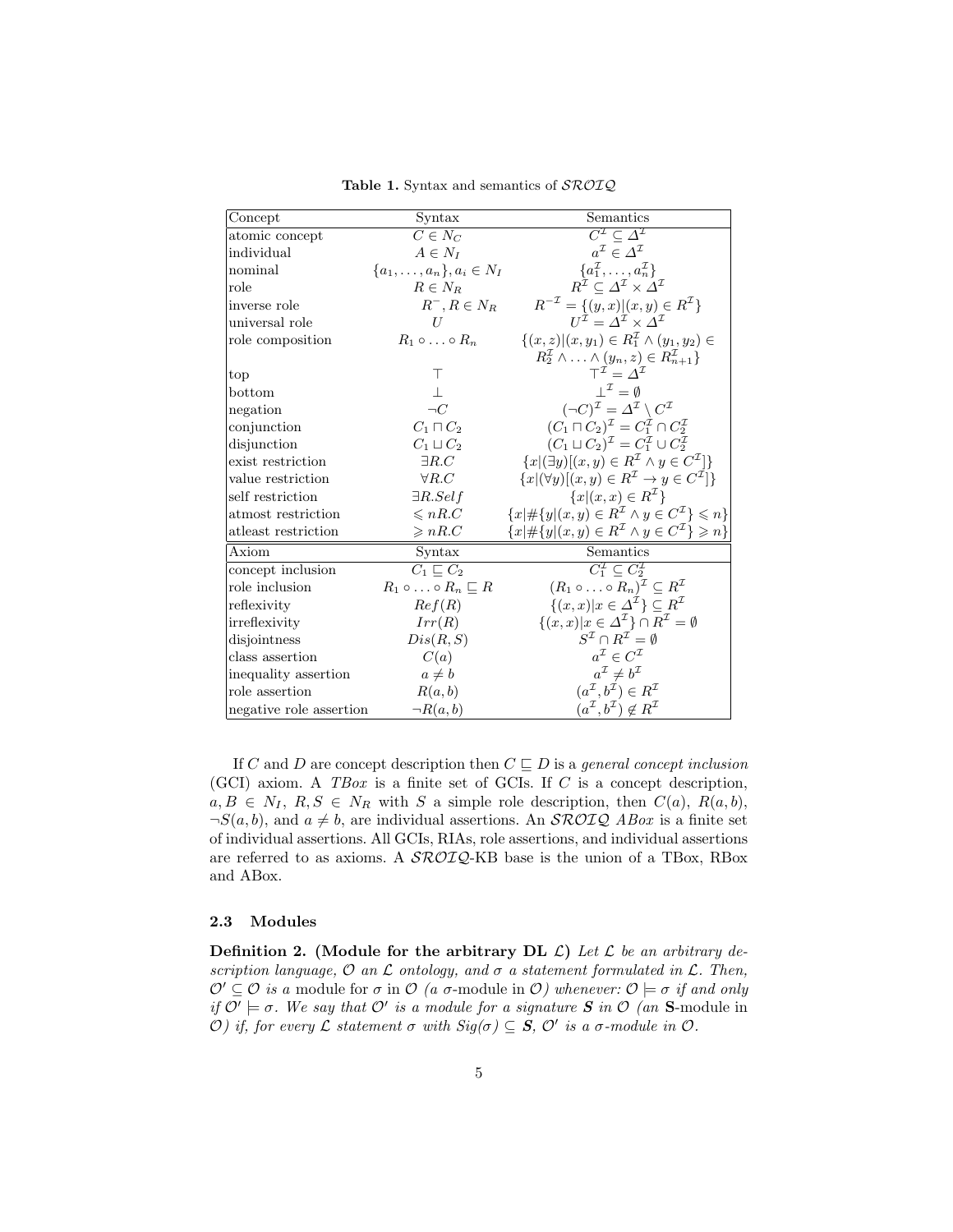Definition 2 is sufficiently general so that any subset of an ontology preserving a statement of interest is considered a module, the entire ontology is therefore a module in itself. An important property of modules in terms of the modular reuse of ontologies is *safety* [2, 3]. Intuitively, a module conforms to a safety condition whenever an ontology  $\mathcal T$  reuses concepts from an ontology  $\mathcal T'$  in such a way so that it does not change the meaning of any of the concepts in  $\mathcal{T}'$ . This may be formalized in terms of the notion of conservative extensions:

**Definition 3.** (Conservative extension [3]) Let  $\mathcal{T}$  and  $\mathcal{T}_1$  be two ontologies such that  $\mathcal{T}_1 \subseteq \mathcal{T}$ , and let S be a signature. Then (1)  $\mathcal{T}$  is an S-conservative extension of  $\mathcal{T}_1$  if, for every  $\alpha$  with  $\text{Sig}(\alpha) \subseteq \mathcal{S}$ , we have  $\mathcal{T} \models \alpha$  iff  $\mathcal{T}_1 \models \alpha$ . (2)  $\mathcal T$  is a conservative extension of  $\mathcal T_1$  if  $\mathcal T$  is an S-conservative extension of  $\mathcal T_1$  for  $S = Sig(T_1)$ .

**Definition 4.** (Safety [3,6]) An ontology  $\mathcal{T}$  is safe for  $\mathcal{T}'$  if  $\mathcal{T} \cup \mathcal{T}'$  is a conservative extension of  $\mathcal{T}'$ . Further let S be a signature. We say that  $\mathcal T$  is safe for S if, for every ontology  $\mathcal{T}'$  with  $Sig(\mathcal{T}) \cap Sig(\mathcal{T}') \subseteq S$ , we have that  $\mathcal{T} \cup \mathcal{T}'$ is a conservative extension of  $\mathcal{T}'$ .

Intuitively, given a set of terms, or seed signature,  $S$ , a  $S$ -module  $M$  based on deductive-conservative extensions is a minimal subset of an ontology  $\mathcal O$  such that for all axioms  $\alpha$  with terms only from S, we have that  $\mathcal{M} \models \alpha$  if, and only if,  $\mathcal{O} \models \alpha$ , i.e.,  $\mathcal{O}$  and M have the same entailments over S. Besides safety, reuse of modules requires two additional properties namely coverage and independence.

Definition 5. (Module coverage [6]) Let S be a signature and  $\mathcal{T}'$ ,  $\mathcal{T}$  be ontologies with  $\mathcal{T}' \subseteq \mathcal{T}$  such that  $S \subseteq Sig(\mathcal{T}')$ . Then,  $\mathcal{T}'$  guarantees coverage of S if  $\mathcal{T}'$  is a module for S in  $\mathcal{T}$ .

**Definition 6.** (Module Independence [6]) Given an ontology  $\mathcal{T}$  and signatures  $S_1$ ,  $S_2$ , we say that  $\mathcal T$  guarantees module independence if, for all  $\mathcal T_1$  with  $Sig(\mathcal{T}) \cap Sig(\mathcal{T}_1) \subseteq S_1$ , it holds that  $\mathcal{T} \cup \mathcal{T}_1$  is safe for  $S_2$ .

Unfortunately, deciding whether or not a set of axioms is a minimal module is computationally hard or even impossible for expressive DLs [2, 3]. However, if the minimality requirement is dropped, good sized approximations can be defined that are efficiently computable, as in the case of syntactic locality, which modules are extracted in polynomial time.

Algorithm 3 (Extract a locality module [2])

| Procedure extract-module $(\mathcal{T}, S, x)$                                |  |  |  |  |
|-------------------------------------------------------------------------------|--|--|--|--|
| Inputs: Tbox $\mathcal{T}$ ; signature S; $x \in \bot$ , T; Output x-module M |  |  |  |  |
| 1 : $M := \emptyset; \mathcal{T}' = \mathcal{T};$                             |  |  |  |  |
| $2:$ repeat                                                                   |  |  |  |  |
| $3: change = false$                                                           |  |  |  |  |
| 4: for each $\alpha \in \mathcal{T}'$                                         |  |  |  |  |
| 5: if $\alpha$ not x-local w.r.t. $S \cup \text{Sig}(\mathcal{M})$ then       |  |  |  |  |
| 6: $\mathcal{M} = \mathcal{M} + {\alpha}$                                     |  |  |  |  |
| 7: $\mathcal{T}' = \mathcal{T}' \setminus {\alpha}$                           |  |  |  |  |
| 8:<br>$changed = true$                                                        |  |  |  |  |
| 9 : until <i>changed</i> = $false$                                            |  |  |  |  |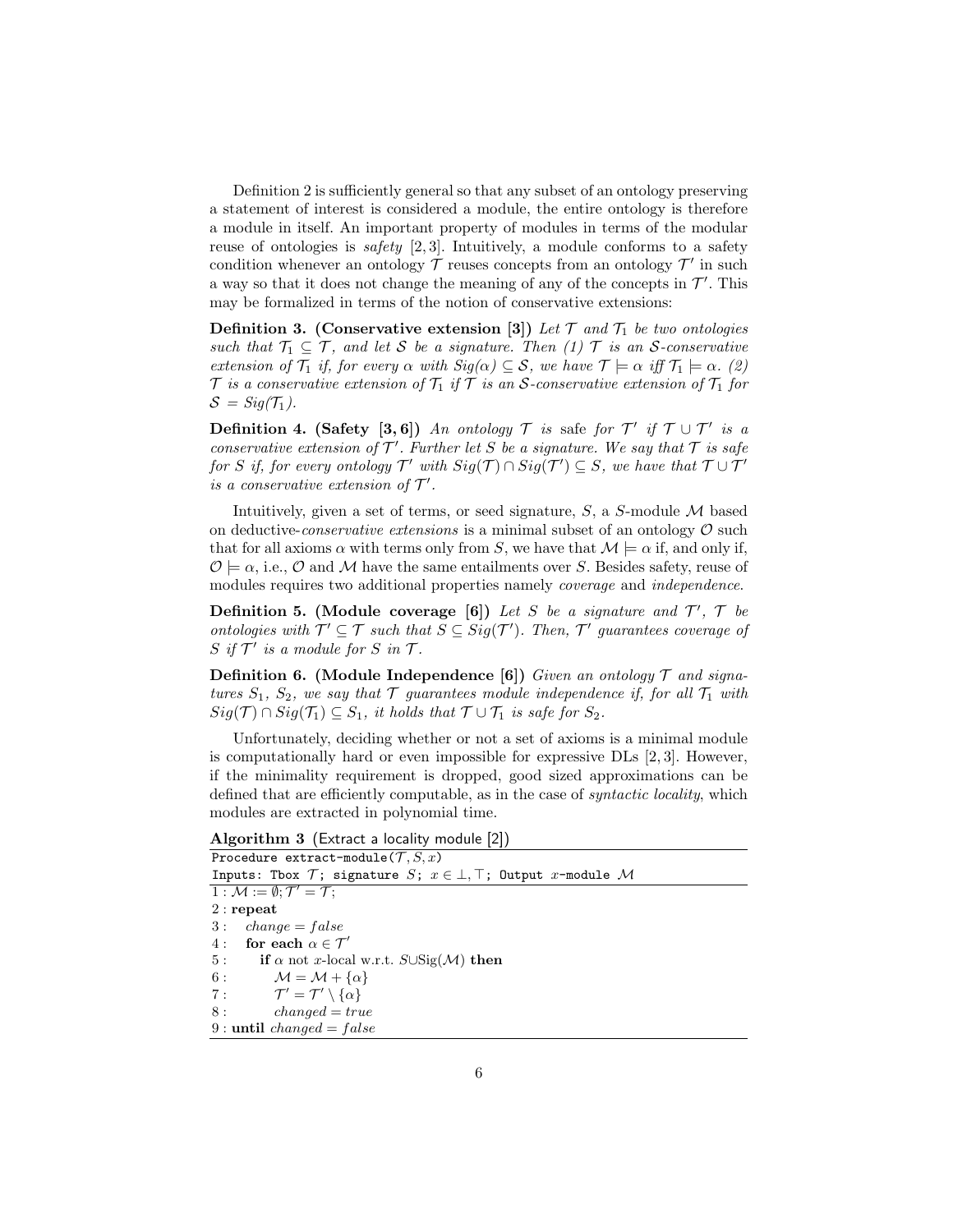**Definition 7.** (Syntactic locality [3]) Let S be a signature and  $\mathcal{O}$  a SROIQ ontology. An axiom  $\alpha$  is  $\bot$ -local w.r.t. S ( $\top$ -local w.r.t S) if  $\alpha \in Ax(S)$ , as defined in the grammar:

| $\perp$ -Locality |                                                                                                                                                                                                                  |  |
|-------------------|------------------------------------------------------------------------------------------------------------------------------------------------------------------------------------------------------------------|--|
|                   | $\mathbf{A}\mathbf{x}(\mathbf{S})$ $::= C^{\perp} \sqsubseteq C   C \sqsubseteq C^{\top}   w^{\perp} \sqsubseteq R   Dis(S^{\perp}, S)   Dis(S, S^{\perp})$                                                      |  |
|                   | <b>Con</b> <sup><math>\perp</math></sup> ( <b>S</b> ) $::= A^{\perp}   \neg C^{\top}   C^{\perp} \sqcap C   C \sqcap C^{\perp}   C_1^{\perp} \sqcup C_2^{\perp}   \exists R^{\perp} . C   \exists R . C^{\perp}$ |  |
|                   | $ \exists R^{\perp}.Self  \geq nR^{\perp}.C  \geq nR.C^{\perp}$                                                                                                                                                  |  |
|                   | <b>Con</b> <sup>T</sup> ( <b>S</b> ) ::= $\neg C^{\perp} C_1^{\top} \sqcap C_2^{\top} C^{\top} \sqcup C C \sqcup C^{\top} \forall R.C^{\top} \leq nR.C^{\top}$                                                   |  |
|                   | $ \forall R^{\perp}.C  \leqslant nR^{\perp}.C$                                                                                                                                                                   |  |
| $\top$ -Locality  |                                                                                                                                                                                                                  |  |
|                   |                                                                                                                                                                                                                  |  |
|                   | $\overline{\mathbf{A}\mathbf{x}(\mathbf{S})}$ $::= C^{\perp} \sqsubseteq C   C \sqsubseteq C^{\top}   w \sqsubseteq R^{\top}$                                                                                    |  |
|                   | $\mathbf{Con}^{\perp}(\mathbf{S}) ::= \neg C^{\top}   C^{\perp} \sqcap C   C \sqcap C^{\perp}   C^{\perp}_{1} \sqcup C^{\perp}_{2}   \exists R.C^{\perp}   \geq nR.C^{\perp}$                                    |  |
|                   | $ \forall R^{\top}.C^{\perp}  \leqslant nR^{\top}.C^{\perp}$                                                                                                                                                     |  |
|                   | $\text{Con}^{\top}(\mathbf{S})$ ::= $A^{\top}$ $\neg C^{\perp}$ $ C_1^{\top} \sqcap C_2^{\top}   C^{\top} \sqcup C   C \sqcup C^{\top}   \forall R.C^{\top}  $                                                   |  |

In the grammar, we have that  $A^{\perp}, A^{\top} \notin \mathbf{S}$  is an atomic concept,  $R^{\perp}, R^{\top}$  (resp.  $S^{\perp},S^{\top}$ ) is either an atomic role (resp. a simple atomic role) not in **S** or the inverse of an atomic role (resp. of a simple atomic role) not in  $S$ ,  $C$  is any concept, R is any role, S is any simple role, and  $C^{\perp} \in \text{Con}^{\perp}(\mathbf{S}), C^{\top} \in \text{Con}^{\top}(\mathbf{S}).$ We also denote by  $w^{\perp}$  a role chain  $w = R_1 \circ \ldots \circ R_n$  such that for some i with  $1 \leq i \leq n$ , we have that  $R_i$  is (possibly inverse of) an atomic role not in **S**. An ontology O is  $\bot$ -local ( $\top$ -local) w.r.t. S if  $\alpha$  is  $\bot$ -local ( $\top$ -local) w.r.t. S for all  $\alpha \in \mathcal{O}$ .

Algorithm 3 may be used to extract either  $\top$ - or  $\bot$ -locality modules. Alternating the algorithm between  $\perp$ - and  $\top$ -locality module extraction until a fixed-point is reached results in  $\perp\top^*$  modules.

#### 3 Normal form

In this section we will introduce a normal form for any  $\mathcal{SROLQ}$  ontology. The normal form is required to facilitate the conversion process between a  $\mathcal{SROLQ}$ ontology and a hypergraph.

**Definition 8.** Given  $B_i \in N_C \setminus \{\perp\}, C_i \in N_C \setminus \{\top\}, D \in \{\exists R.B, \geq nR.B,$  $\exists R.Self\}, R_i, S_i \in N_R$  and  $n \geqslant 1$ , a SROIQ ontology  $\mathcal O$  is in normal form if every axiom  $\alpha \in \mathcal{O}$  is in one of the following forms:  $\alpha_1: B_1 \sqcap \ldots \sqcap B_n \sqsubseteq C_1 \sqcup \ldots \sqcup C_m \alpha_2$ :  $\exists R.B_1 \sqsubseteq C_1 \sqcup \ldots \sqcup C_m$  $\alpha_3: B_1 \sqcap \ldots \sqcap B_n \sqsubseteq \exists R.B_{n+1} \qquad \alpha_4: B_1 \sqcap \ldots \sqcap B_n \sqsubseteq \exists R.Self$ 

 $\alpha_5: \exists R. Self \sqsubseteq C_1 \sqcup \ldots \sqcup C_m \qquad \alpha_6: \geqslant nR.B_1 \sqsubseteq C_1 \sqcup \ldots \sqcup C_m$  $\alpha_7: B_1 \sqcap \ldots \sqcap B_n \sqsubseteq \geqslant nR.B_{n+1} \quad \alpha_8: R_1 \circ \ldots \circ R_n \sqsubseteq R_{n+1}$  $\alpha_9: D_1 \sqsubseteq D_2$ 

In order to normalize a  $\mathcal{SROIQ}$  ontology  $\mathcal O$  we repeatedly apply the normalization rules from Table 2. Each application of a rule rewrites an axiom into an equivalent normal form. Algorithm 4 illustrates the conversion process.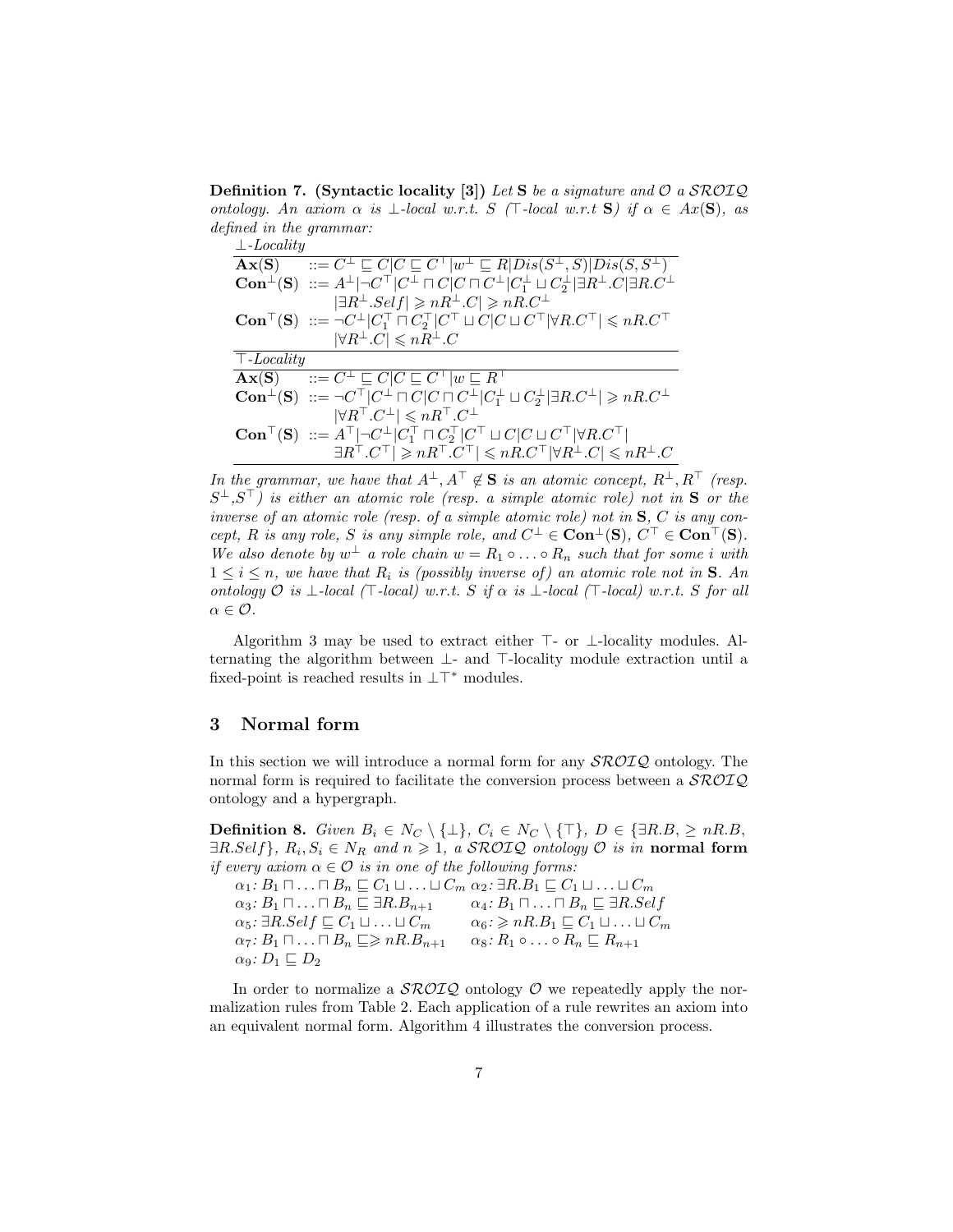Algorithm 4 Given any  $\mathcal{SROIQ}$  axiom  $\alpha$ :

- 1. Recursively apply rules NR7 NR11 to eliminate all equivalences, universal restrictions, atmost restrictions and complex role fillers.
- 2. Given that  $\alpha = (\alpha_L \sqsubseteq \alpha_R)$ , recursively apply the following steps until  $\alpha_L$ contains no disjunctions and  $\alpha_R$  contains no conjunctions: (a) recursively apply rules NR1, NR3, NR6 to  $\alpha_L$ ,
	- (b) recursively apply rules NR2, NR4, NR5 to  $\alpha_R$ .
- 3. recursively apply any applicable rules from NR12 through NR21.

| $\overline{\rm NR1}$ | $\neg \hat{C}_2 \sqsubset \hat{C}_1 \leadsto \top \sqsubset \hat{C}_1 \sqcup \hat{C}_2$                                                         |
|----------------------|-------------------------------------------------------------------------------------------------------------------------------------------------|
| $ {\rm NR2} $        | $\hat{B}_1 \sqsubset \neg \hat{B}_2 \leadsto \hat{B}_1 \sqcap \hat{B}_2 \sqsubset \bot$                                                         |
| $ {\rm NR3} $        | $\hat{B} \sqcap \hat{D} \sqsubseteq \hat{C} \leadsto \hat{B} \sqcap A \sqsubseteq \hat{C}, \hat{D} \sqsubseteq A, A \sqsubseteq \hat{D}$        |
| $ {\rm NR4} $        | $\hat{B} \sqsubset \hat{C} \sqcup \hat{D} \leadsto \hat{B} \sqsubset \hat{C} \sqcup A, \hat{D} \sqsubset A, A \sqsubset \hat{D}$                |
| $_{\rm NR5}$         | $\hat{B} \sqsubseteq \hat{C}_1 \sqcap \hat{C}_2 \leadsto \hat{B} \sqsubseteq \hat{C}_1, \, \hat{B} \sqsubseteq \hat{C}_2$                       |
| $ {\rm NR}6 $        | $\hat{B}_1 \sqcup \hat{B}_2 \sqsubseteq \hat{C} \leadsto \hat{B}_1 \sqsubseteq \hat{C}, \, \hat{B}_2 \sqsubseteq \hat{C}$                       |
| $\rm{NR}7$           | $\ldots$ $\forall R.\hat{C}\ldots \leadsto \ldots \neg \exists R.A\ldots, A \sqcap \hat{C}\sqsubseteq \bot , \top \sqsubseteq A \sqcup \hat{C}$ |
|                      | $NRS$ $\exists R.\hat{D} \dots \rightsquigarrow \dots \exists R.A \dots, \hat{D} \sqsubseteq A, A \sqsubseteq \hat{D}$                          |
|                      | $NRS \dots \geqslant nR.\hat{D} \dots \rightsquigarrow \dots \geqslant nR.A \dots, \hat{D} \sqsubseteq A, A \sqsubseteq \hat{D}$                |
|                      | $N\text{R}10 \ldots \leqslant nR.\hat{C} \ldots \rightsquigarrow \ldots \neg (\geqslant (n+1)R.\hat{C}) \ldots$                                 |
| NR11                 | $\hat{B} \equiv \hat{C} \leadsto \hat{B} \sqsubset \hat{C}, \hat{C} \sqsubset \hat{B}$                                                          |
|                      | $\vert \text{NR12} \quad \geqslant 0$ $R.B \sqsubset \hat{C} \leadsto \top \sqsubset \hat{C}$                                                   |
|                      | $\overline{\text{NR}}13 \qquad \hat{B} \sqsubseteq \exists R \bot \leadsto \hat{B} \sqsubseteq \bot$                                            |
|                      | $\overline{DR14}$ $\overline{B} \subseteq \geqslant nR \perp \rightsquigarrow \overline{B} \sqsubseteq \perp$                                   |
|                      | $\vert \text{NR15} \quad \hat{B} \sqsubseteq \geqslant 0R.B \leadsto$                                                                           |
|                      | $\begin{array}{lll} \ \mathrm{NR16} &\geqslant nR. \bot \sqsubset \hat{C} \leadsto \end{array}$                                                 |
| NR17                 | $\exists R.\bot \sqsubseteq \hat{C} \leadsto$                                                                                                   |
|                      | $\vert$ NR18 $\hat{B} \sqcap \bot \sqsubseteq \hat{C} \leadsto$                                                                                 |
| NR19                 | $\perp \Box \hat{C} \rightsquigarrow$                                                                                                           |
|                      | $N\mathrm{R}20 \qquad \hat{B} \sqsubset \hat{C} \sqcup \top \leadsto$                                                                           |
| NR21                 | $\hat{B} \sqsubset \top \leadsto$                                                                                                               |

Table 2. SROIQ normalization rules

Above  $A \notin N_C$ ,  $\hat{B}_i$  and  $\hat{C}_i$  are possibly complex concept descriptions and  $\hat{D}$  a complex concept description.  $R \in N_R$ ,  $n \geqslant 0$ . We note that rules NR18 and NR20 makes use of the commutativity of  $\sqcap$  and  $\sqcup.$ 

**Theorem 1.** Algorithm 4 converts any SROIQ ontology  $\mathcal{O}'$  to an ontology  $\mathcal{O}'$ in normal form, such that  $\mathcal{O}'$  is a conservative extension of  $\mathcal{O}$ . The algorithm terminates in linear time and adds at most a linear number of axioms to O.

For every normalized ontology  $\mathcal{O}'$  the definition of syntactic locality from Definition 7 may now be simplified to that of Definition 9. This is possible since for every axiom  $\alpha = (\alpha_L \sqsubseteq \alpha_R) \in \mathcal{O}'$ ,  $\perp$ -locality of  $\alpha$  is dependent solely on  $\alpha_L$ and  $\top$ -locality is dependent solely on  $\alpha_R$ .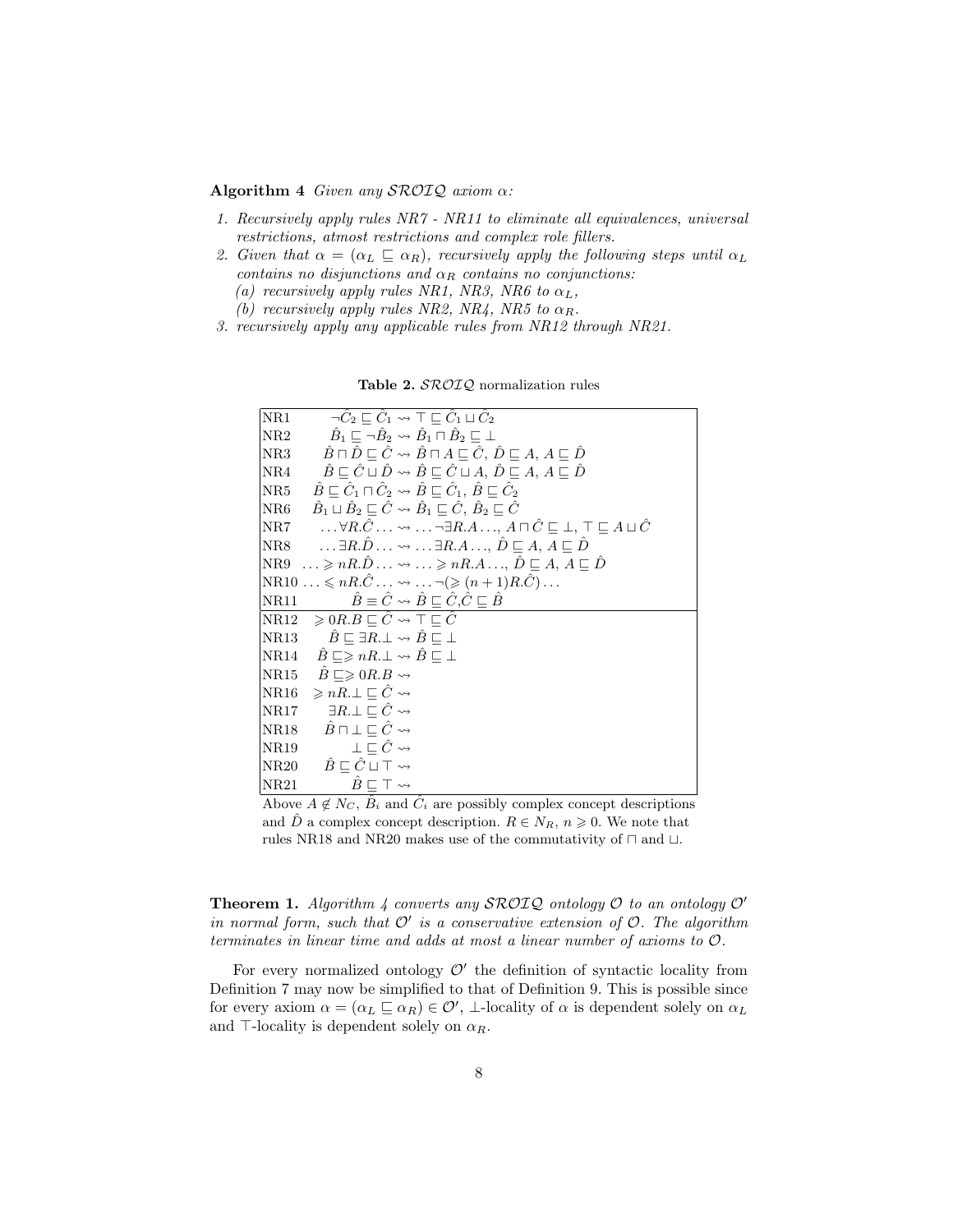**Definition 9.** (Normal form syntactic locality) Let S be a signature and  $\mathcal{O}$ a normalized  $\mathcal{SROIQ}$  ontology. Any axiom  $\alpha$  is  $\bot$ -local w.r.t. S ( $\top$ -local w.r.t S) if  $\alpha \in Ax(S)$ , as defined in the grammar:

| $\perp$ -Locality |                                                                                                                                                                   |
|-------------------|-------------------------------------------------------------------------------------------------------------------------------------------------------------------|
| $A\mathbf{x}(S)$  | $\overline{C} = C^{\perp} \sqsubseteq C \mid w^{\perp} \sqsubseteq R \mid Dis(S^{\perp}, S) \mid Dis(S, S^{\perp})$                                               |
|                   | $\mathbf{Con}^{\perp}(\mathbf{S}) ::= A^{\perp}   C^{\perp} \Box   C \Box C^{\perp}   \exists R^{\perp} . C   \exists R . C^{\perp}   \exists R^{\perp} . Self  $ |
|                   | $\geqslant nR^{\perp}.C \geqslant nR.C^{\perp}$                                                                                                                   |
| $\top$ -Locality  |                                                                                                                                                                   |
|                   | $\mathbf{A}\mathbf{x}(\mathbf{S})$ $::= C \sqsubseteq C^{\top}   w \sqsubseteq R^{\top}$                                                                          |
|                   | $\text{Con}^{\top}(\mathbf{S}) ::= A^{\top}   C^{\top} \sqcup C   C \sqcup C^{\top}   \exists R^{\top} . C^{\top}   \geqslant nR^{\top} . C^{\top}  $             |
|                   | $\exists R^{\top}.Self$                                                                                                                                           |

In the grammar, we have that  $A^{\perp}, A^{\top} \notin \mathbf{S}$  is an atomic concept,  $R^{\perp}, R^{\top}$  (resp.  $S^{\perp}, S^{\top}$ ) is either an atomic role (resp. a simple atomic role) not in **S** or the inverse of an atomic role (resp. of a simple atomic role) not in  $S$ ,  $C$  is any concept, R is any role, S is any simple role, and  $C^{\perp} \in \text{Con}^{\perp}(\mathbf{S}), C^{\top} \in \text{Con}^{\top}(\mathbf{S}).$ We also denote by  $w^{\perp}$  a role chain  $w = R_1 \circ \ldots \circ R_n$  such that for some i with  $1 \leq i \leq n$ , we have that  $R_i$  is (possibly inverse of) an atomic role not in **S**. An ontology  $\mathcal O$  is  $\bot$ -local( $\top$ -local) w.r.t. S if  $\alpha$  is  $\bot$ -local( $\top$ -local) w.r.t. S for all  $\alpha \in \mathcal{O}$ .

We note that we may denormalize a normalized ontology if we maintain a possibly many-to-many mapping from normalized axioms to their original source axioms. Formally, define a function *denorm* :  $\hat{\mathcal{O}} \to 2^{\mathcal{O}}$ , with  $\mathcal{O}$  an *SROIQ* ontology and  $\hat{\mathcal{O}}$  its normal form. For brevity, we write  $denorm(\Phi)$ , with  $\Phi$  a set of normalized axioms, to denote  $\bigcup_{\alpha \in \Phi} \text{denorm}(\alpha)$ .

# 4 *SROIQ* hypergraph

Suntisrivaraporn [11] showed that for the DL  $\mathcal{EL}^+$ , extracting ⊥-locality modules are equivalent to the reachability problem in directed hypergraphs. This was extended in  $[9, 10]$  to include a reachability algorithm for  $\top$ -locality modules. In this section we show that a  $\mathcal{SROIQ}$  ontology  $\mathcal O$  in normal form can be mapped to a hypergraph which preserves both  $\perp$ -locality and  $\top$ -locality.

**Definition 10.** Let  $\alpha$  be a normalized axiom and  $\alpha_{\perp}$  a minimum set of symbols from  $Sig(\alpha)$  required to ensure that  $\alpha$  is not  $\bot$ -local, and let  $\mathcal{H} = (\mathcal{V}, \mathcal{E})$  be a hypergraph. We say that an edge  $e \in \mathcal{E}$  preserves  $\bot$ -locality iff  $\alpha_{\bot} = T(e)$ . Similarly,  $e \in \mathcal{E}$  preserves  $\top$ -locality whenever  $\alpha_{\top} = H(e)$ .

For each normal form axiom  $\alpha_i$  in Definition 8 we show that  $\alpha_i$  may be mapped to a set of hyperedges, with nodes denoting symbols from  $\text{Sig}(\alpha_i)$ , such that both  $\bot$ -locality and  $\top$ -locality are simultaneously preserved.

– Given  $\alpha_1 : B_1 \sqcap ... \sqcap B_n \sqsubseteq C_1 \sqcup ... \sqcup C_m$  we map it to the hyperedge  $e_{\alpha_1} = (\{B_1, \ldots, B_n\}, \{C_1, \ldots, C_m\})$ . We transform the hyperedge  $e_{\alpha_1}$  to two new hyperedges  $e_{\alpha_1}^B = (\{B_1, \ldots, B_n\}, \{H_1\})$  a B-hyperedge,  $e_{\alpha_1}^F =$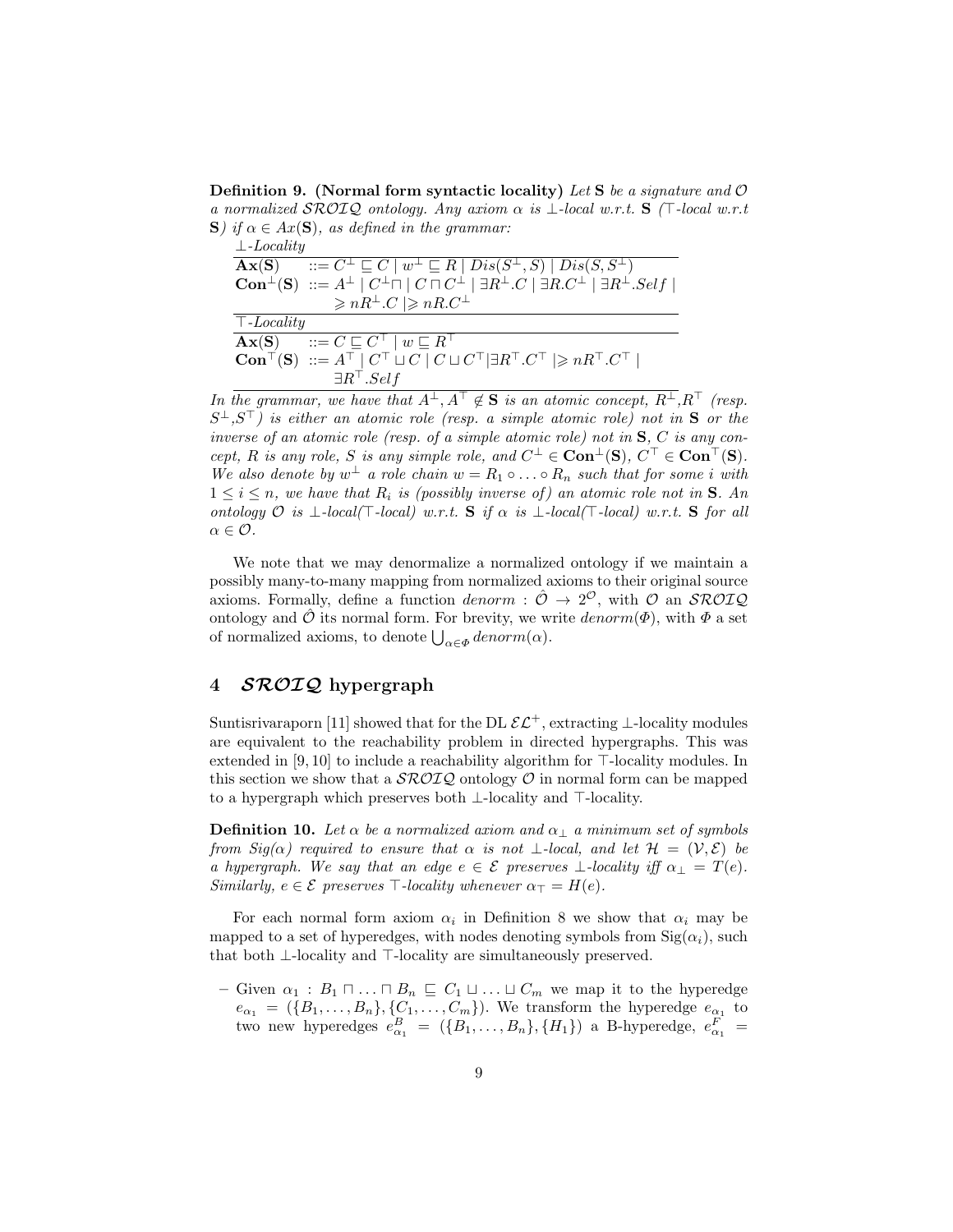$(\{H_1\}, \{C_1, \ldots, C_m\})$  an F-hyperedge and with  $H_1$  a new node. By definition each  $C_j$  is B-connected to  $H_1$  if all  $B_i$  are B-connected to  $H_1$ . From Definition 9 we know that this preserves  $\bot$ -locality for  $\alpha_1$  since it is  $\bot$ -local, w.r.t. a signature S, exactly when any of the conjuncts  $B_i \notin S$ . In other words it is non ⊥-local exactly when all  $B_i \in S$ . The same also holds for  $\top$ locality, since  $e_{\alpha_1}^F$  requires every  $C_i \in \alpha_1$  to be in S for  $H_1$  to be F-connected. From Definition 9 we see that, w.r.t. a signature  $S, e_{\alpha_1}^F$  is  $\top$ -local exactly when any of the disjuncts  $C_i \notin S$ .

- Given  $\alpha_2 : \exists R.B_1 \sqsubseteq C_1 \sqcup \ldots \sqcup C_m$  or  $\alpha_6 : \geqslant nR.B_1 \sqsubseteq C_1 \sqcup \ldots \sqcup C_m$  we map it to the two hyperedges  $e_{\alpha_{2/6}}^B = (\{B_1, R\}, \{H_2\}), e_{\alpha_{2/6}}^F = (\{H_2\}, \{C_1, \ldots, C_m\})$ an F-hyperedge and with  $H_2$  a new node. This mapping preserves ⊥-locality for  $\alpha_{2/6}$  since by Definition 9 it is  $\perp$ -local, w.r.t. a signature S, exactly when either  $B_1$  or R is not in S. The argument for  $\top$ -locality follows that of  $\alpha_1$ .
- Given  $\alpha_3 : B_1 \sqcap \ldots \sqcap B_n \sqsubseteq \exists R.B_{n+1}$  or  $\alpha_7 : B_1 \sqcap \ldots \sqcap B_n \sqsubseteq \geq nR.B_{n+1}$  we map it to the hyperedges  $e_{\alpha_{3/7}}^B = (\{B_1, B_2, \ldots, B_{n-1}, B_n\}, \{H_3\}), e_{\alpha_{3/7}}^{F_1} =$  $({H_3}, {B_{n+1}}), e_{\alpha_{3/7}}^{F_2} = ({H_3}, {R}).$  This mapping preserves ⊥-locality for  $\alpha_{3/7}$  similarly to  $e_{\alpha_1}^B$  for  $\alpha_1$ . From Definition 9 we know that  $\top$ -locality for either of these axioms, w.r.t. a signature  $S$ , is dependent on neither  $R$  nor  $B_{n+1}$  being elements of S. Therefore, they are non T-local exactly when either or both of these are in S. This is represented by the two edges  $e_{\alpha_{3/7}}^{F_1}$ and  $e_{\alpha_{3/7}}^{F_2}$  for which  $H_3$  becomes F-connected exactly when either R or  $B_{n+1}$ is F-connected.
- Given  $\alpha_4 : B_1 \sqcap \ldots \sqcap B_n \sqsubseteq \exists R.Self$  and  $\alpha_5 : \exists R.Self \sqsubseteq C_1 \sqcup \ldots \sqcup C_m$  we see that  $\exists R.Self$  is both ⊥ or ⊤ local exactly when  $R \notin S$ . Therefore we map that  $\exists R. Self$  is both  $\bot$  or  $\top$  local exactly when  $R \notin S$ . Therefore we map  $\alpha_4$  to the hyperedge  $e_{\alpha_4}^B = (\{R\}, \{C_1, \ldots, C_m\})$ , and  $\alpha_5$  to the hyperedge  $e_{\alpha_5}^F = (\{B_1, \ldots, B_n\}, \{R\}).$
- Given  $\alpha_8 : R_1 \circ \ldots \circ R_n \sqsubseteq R_{n+1}$ , we see that  $\alpha_8$  is ⊥-local exactly when any  $R_i \notin S, i \leq n$  and is  $\top$ -local exactly when  $R_{n+1} \notin S$ . We therefore map  $\alpha_8$ to the hyperedge  $e_{\alpha_8}^B = (\{R_1, \ldots, R_n\}, \{R_{n+1}\}).$
- $-$  For  $\alpha_9$  we have many forms, all variants of those discussed in the previous mappings. Therefore  $\alpha_9$  is mapped to any of the following:  $e_{\alpha_9}^{B_1}$  =  $(\{R, B_1\}, \{H_9\}\}), e_{\alpha_9}^{F_1} = (\{H_9\}, \{R\}), e_{\alpha_9}^{F_2} = (\{H_9\}, \{B\}), \text{or } e_{\alpha_9}^1 = (\{R, B_1\},$  ${R}$ , or  $e_{\alpha_9}^{F_1} = ({R_1}, {R_2}), e_{\alpha_9}^{F_2} = ({R_1}, {B}),$  or  $e_{\alpha_9}^1 = ({R_1}, {R_2}).$

Given a  $\mathcal{SROIQ}$  ontology  $\mathcal O$  in normal form we may now map every axiom  $\alpha \in \mathcal{O}$  to its equivalent set of hyperedges. For each of these mappings there are at most three hyperedges introduced, therefore mapping the whole ontology  $\mathcal O$ to an equivalent hypergraph  $\mathcal{H}_{\mathcal{O}}$  will result in a hypergraph with the number of edges at most linear in the number of axioms in  $\mathcal{O}$ . It is easy to show that the mapping process can be completed in linear time in the number of axioms in  $\mathcal{O}$ .

We note that, similar to the normalization process, we may maintain a possibly many-to-many mapping from normalized axioms to their associated hyperedges. Formally, define a function  $\text{dec}de = \mathcal{H}_{\mathcal{O}} \to 2^{\mathcal{O}}$ , with  $\mathcal{O}$  a  $\mathcal{SROIQ}$ ontology and  $\mathcal{H}_{\mathcal{O}}$  its hypergraph. For brevity, we write  $\text{deedge}(\Phi)$ , with  $\Phi$  a set of hyperedges, to denote  $\bigcup_{e \in \Phi} \text{deedge}(e)$ .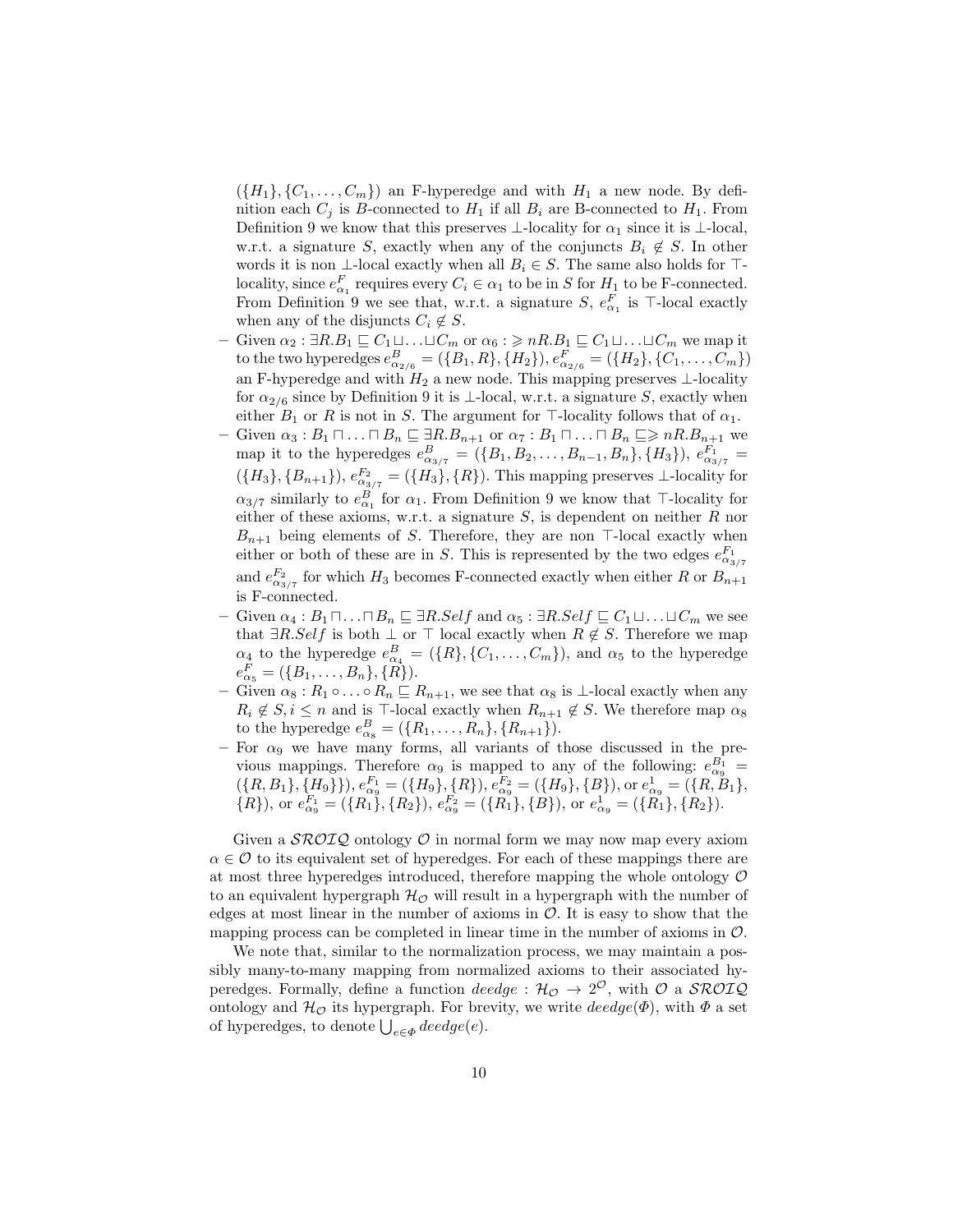## 5 Hypergraph module extraction

In this section we show that, given a hypergraph  $H_{\mathcal{O}}$  for a  $\mathcal{SROIQ}$  ontology  $\mathcal{O}$ , we may extract a frontier graph from  $\mathcal{H}_{\mathcal{O}}$  which is a subset of a  $\perp\top^*$  module. We show that some of these modules guarantee safety, module coverage and module independence. The hypergraph algorithms presented require one start node s and a destination node  $t$ . In order to extend these algorithms to work with an arbitrary signature S, we introduce a new node s with with an edge  $e_{s_i} = (s, s_i)$ for each  $s_i \in S \cup \top$ , as well as a new node t with an edge  $e_{t_i} = (s_i, t)$  for each  $s_i \in S \cup \bot$ .

**Theorem 2.** Let  $\mathcal O$  be a SROIQ ontology and  $\mathcal H_{\mathcal O}$  its associated hypergraph and S a signature. Algorithm 1 - Bvisit extracts a set of B-hyperpaths  $\mathcal{H}_{\mathcal{O}}^B$ corresponding to the  $\bot$ -locality module for S in  $\mathcal O$ . Therefore, these modules also guarantees safety, module coverage and module independence.

**Theorem 3.** Let  $\mathcal O$  be a SROIQ ontology and  $\mathcal H_{\mathcal O}$  its associated hypergraph and S a signature. Algorithm 1 - Fvisit extracts a set of F-hyperpaths  $\mathcal{H}_{\mathcal{O}}^F$ corresponding to a subset of the  $\top$ -locality module for S in  $\mathcal{O}$ .

**Theorem 4.** Let  $\mathcal O$  be a SROIQ ontology and  $\mathcal H_{\mathcal O}$  its associated hypergraph and S a signature. Algorithm 2 extracts a frontier graph  $\mathcal{H}_{\mathcal{O}}^{BF}$  corresponding to a subset of the  $\bot \top^*$ -locality module for S in  $\mathcal{O}$ .

The module extracted in Theorem 3 is a subset of the  $\top$ -locality module for a given seed signature. It is as yet unclear whether or not these modules provide all the model-theoretic properties associated with  $\top$ -locality modules. However, from the previous work done for the DL  $\mathcal{EL}^+$  [10], it is evident that these modules preserve all entailments for a given seed signature S. Further, they also preserve and contain all justifications for any given entailment. Similarly, the exact module theoretic properties of modules associated with frontier graphs is something we are currently looking into.

## 6 Conclusion

We have introduced a normal form for any  $\mathcal{SROLQ}$  ontology, as well as the necessary algorithms in order to map any  $\mathcal{SROLQ}$  ontology to a syntactic locality preserving hypergraph. This mapping process can be accomplished in linear time in the number of axioms with at most a linear increase in the number of hyperedges in the hypergraph.

Standard path searching algorithms for hypergraphs may now be used to find: (1) sets of B-hyperpaths — this is equivalent to finding  $\perp$ -syntactical locality modules; (2) sets of F-hyperpaths — these are subsets of  $\top$ -locality modules, and (3) frontier graphs — these are subsets of  $\perp\top^*$  modules. Whilst the modules associated with B-hyperpaths share all the module theoretic properties of  $\perp$ locality modules, it is unclear at this point which module-theoretic properties modules associated with F-hyperpaths and frontier graphs possess.